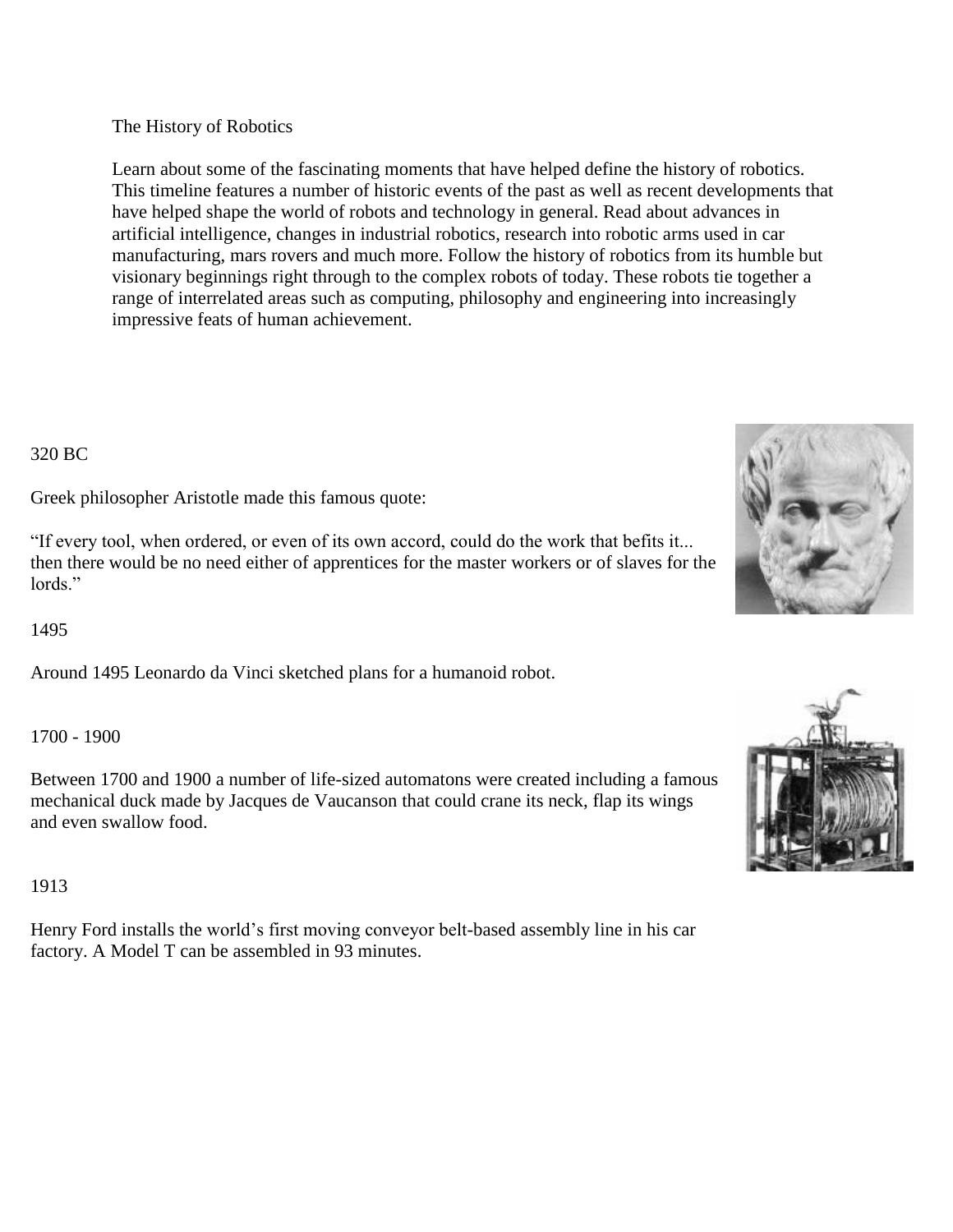### 1920

Karel Capek coins the word 'robot' to describe machines that resemble humans in his play called Rossums Universal Robots. The play was about a society that became enslaved by the robots that once served them.

This idea is now a common theme in popular culture, ie Frankenstein, Terminator, The Matrix etc.

# 1932

The first true robot toy was produced in Japan. The 'Lilliput' was a wind-up toy which walked. It was made from tinplate and stood just 15cm tall.

## 1937

Alan Turing releases his paper "On Computable Numbers" which begins the computer revolution.

## 1941

Legendary science fiction writer Isaac Asimov writes the short story 'Liar!' in which he describes the Three Laws of Robotics. His stories were recompiled into the volume "I, Robot" in 1950 – later reproduced as a movie starring Will Smith. Asimov's Three Laws of Robotics:

- 1. A robot may not injure a human being or, through inaction, allow a human being to come to harm.
- 2. A robot must obey any orders given to it by human beings, except where such orders would conflict with the First Law.
- 3. A robot must protect its own existence as long as such protection does not conflict with the First or Second Law.

## 1950

Alan Turing proposes a test to determine if a machine truly has the power to think for itself. To pass the test a machine must be indistinguishable from a human during conversation. It has become known as the 'Turing Test'.



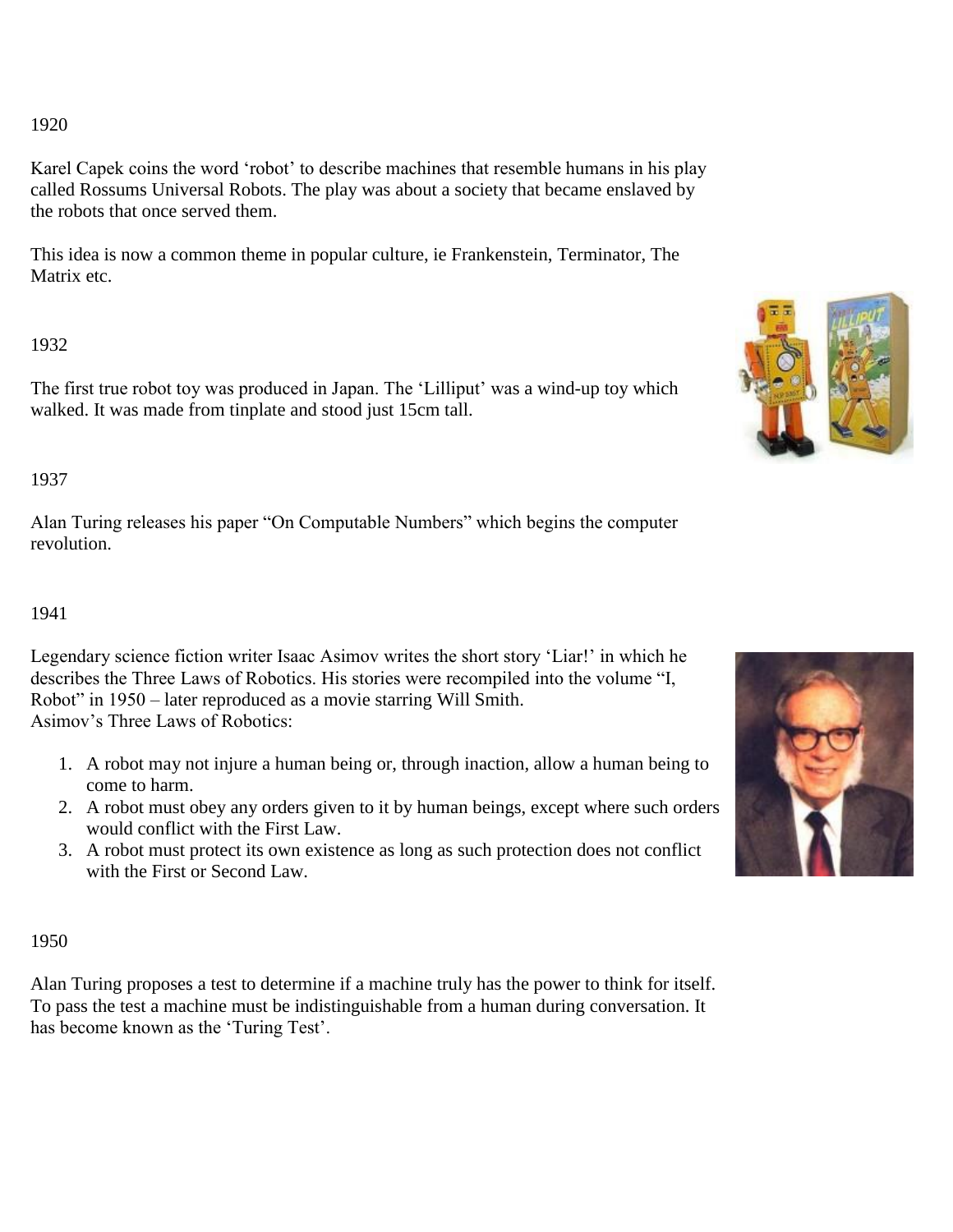## 1954

George Devol and Joe Engleberger design the first programmable robot 'arm'. This later became the first industrial robot, completing dangerous and repetitive tasks on an assembly line at General Motors (1962).

# 1957

The Soviet Union launches 'Sputnik', the first artificial orbiting satellite. This marks the beginning of the space race.

1964

The IBM 360 becomes the first computer to be mass-produced.

# 1968

Stanley Kubrick makes Arthur C. Clark's, 2001: A Space Odyssey into a movie. It features HAL, an onboard computer that develops a mind of its own.

# 1969

The U.S. successfully use the latest in computing, robotic and space technology to land Neil Armstrong on the moon.

# 1977

The first Star Wars movie is released. George Lucas's movie inspires a new generation of researchers through his image of a human future shared with robots such as the now famous R2-D2 and C-3PO.

1986

The first LEGO based educational products are put on the market and Honda launches a project to build a walking humanoid robot.